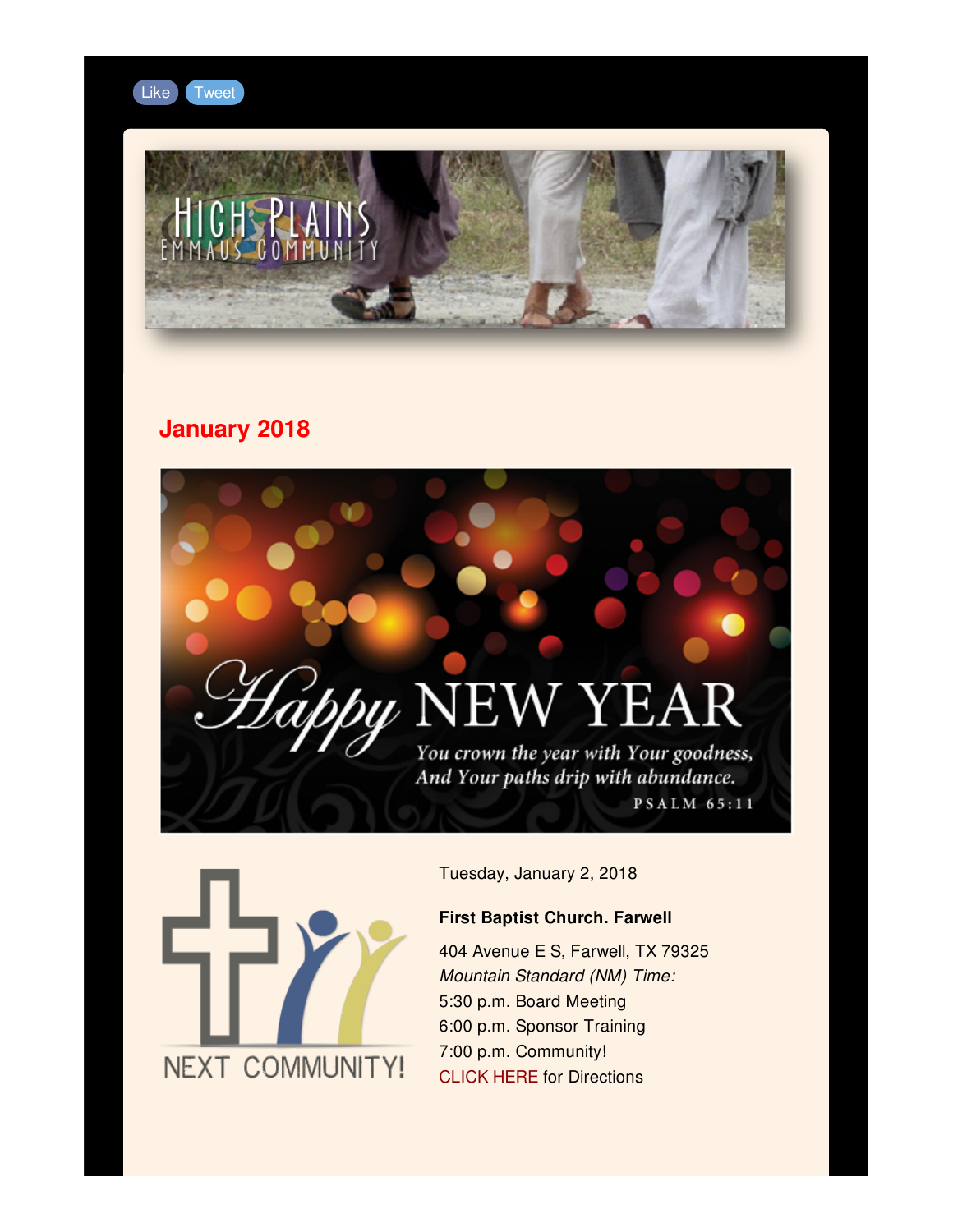\*PLEASE NOTE: For Community, the host church provides the paper goods and drinks, and **Community members are asked to provide the food for a potluck fellowship**.



#### **Letter from**

# **JoBeth Massey**

#### **2017 Community Lay Director**

Dear High Plains Emmaus Community;

I pray each of you had a very Merry Christmas filled with love, family, and happiness, and may you have a blessed New Year.

A big thank you to Arch Baptist Church for hosting the December community gathering. A huge thank you to Valerie Snipes for the

amazing Fourth Day Talk. Wow! What an amazing testimony of God and His amazing works! I can't imagine a better community gathering or way to end my tenure as community Lay Director. The numbers were small, but the fellowship, praise, and talk were not to be missed.

I would like to thank each of you for making my year as your community LD the best year imaginable. It was such a pleasure to serve our wonderful community and awesome God and get to know so many of you better in the process. I know Jared Curtis, your 2018 community Lay Director, will bless you.

May God bless each of you and High Plains Emmaus as we continue to share His word and make more servants and disciples for Jesus Christ throughout the area and world.

Love you all and you will continue to be in my prayers,

JoBeth Massey 2017 HPE Lay Director **DeColores** 

# **Men's Walk #46**

**January 25-28, 2018**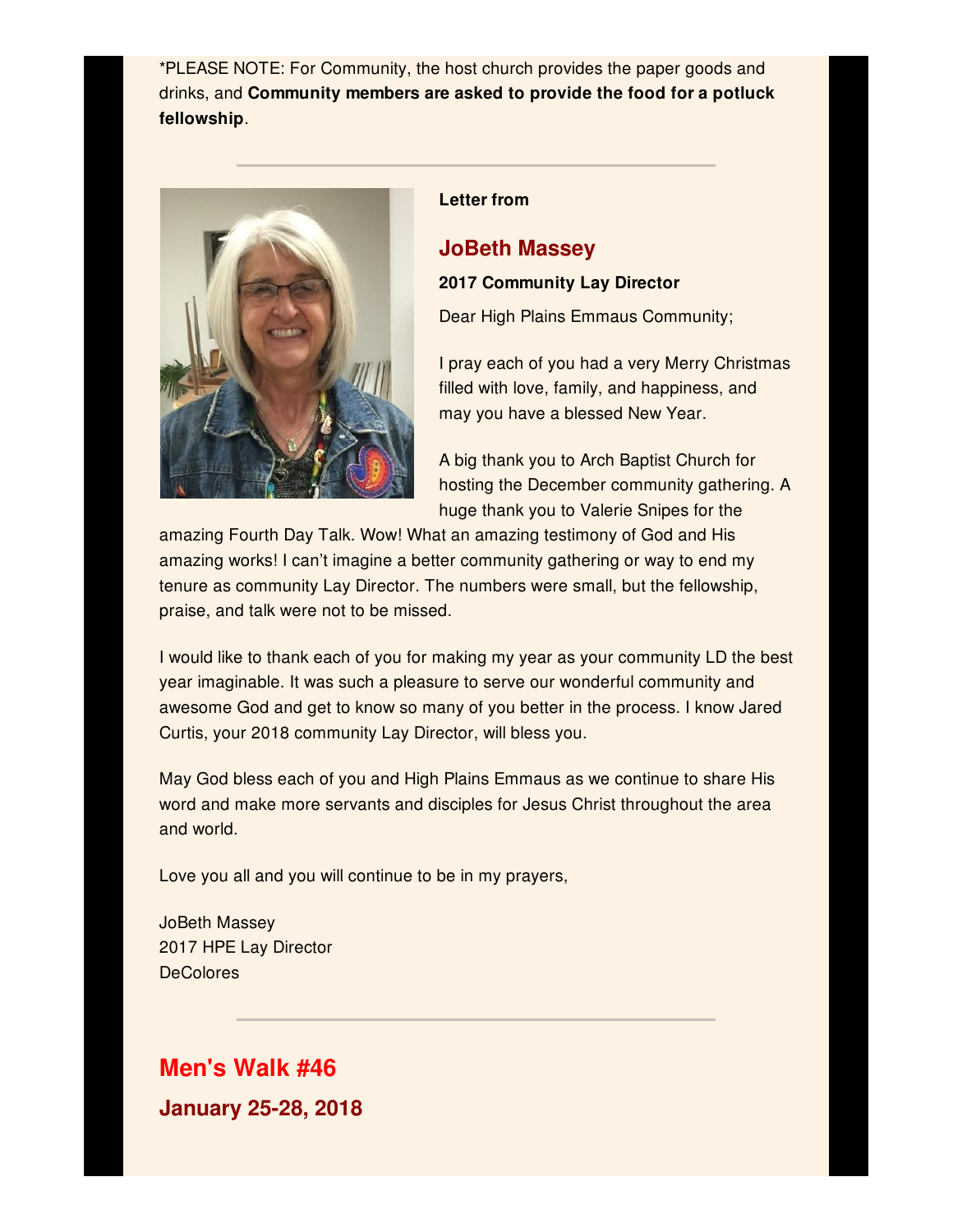



*John Schueler, Lay Director Robert Kerby, Spiritual Director*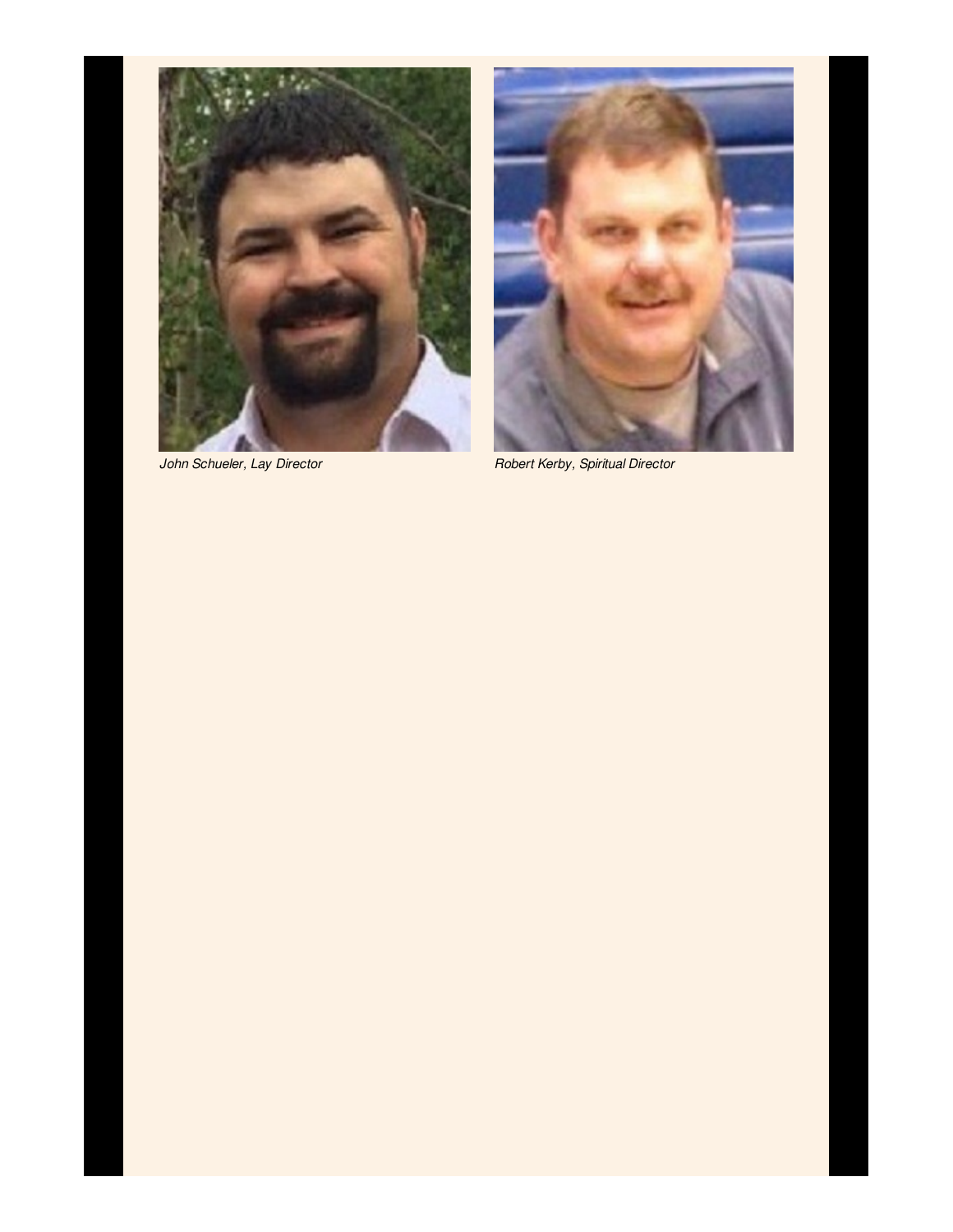| <b>PILGRIM</b>      | <b>SPONSOR</b>                 |
|---------------------|--------------------------------|
| 1. Joel Horne       | Sherry Best, Betty Hunsucker   |
| 2. Andy Unruh       | <b>James Robbins</b>           |
| 3. Seth Crawford    | <b>Kent Ware</b>               |
| 4. Wyatt White      | Patrick, Lindsey Pachta        |
| 5. Keith Broughton  | <b>Ricky, Alice Armstrong</b>  |
| 6. Bill Dixon       | <b>Billie Dixon</b>            |
| 7. Trey Rusk        | Steve, Stacy Kent              |
| 8. James Forget     | C.J. Garrett                   |
| 9. Melvin McAfoos   | <b>Kenneth Dunsworth</b>       |
| 10. Phil Jones      | <b>Walt Evans</b>              |
| 11. Martin Gutman   | <b>Ricky Armstrong</b>         |
| 12. Gregory O'Quinn | <b>Judy Hardin</b>             |
| 13. Michael Kirby   | Pat Fronk, Jim Hunsucker       |
| 14. Max Thompson    | Seeking the lost reunion group |
| 15. Casey Jackson   | Caleb, Stacey Dodd             |
| 16. Seth Bailey     | Caleb, Stacy Dodd              |
| 17. Mark Atwell     | <b>Kent Ware</b>               |
| 18. Shane Hall      | <b>Tommy Thompson</b>          |
| 19. Joseph Banister | Will, Vicki Banister           |
| 20.Chase Gossett    | Mc Small Group                 |
| 21. Ricky Smith     | Ricky, Sherry Cain             |
|                     |                                |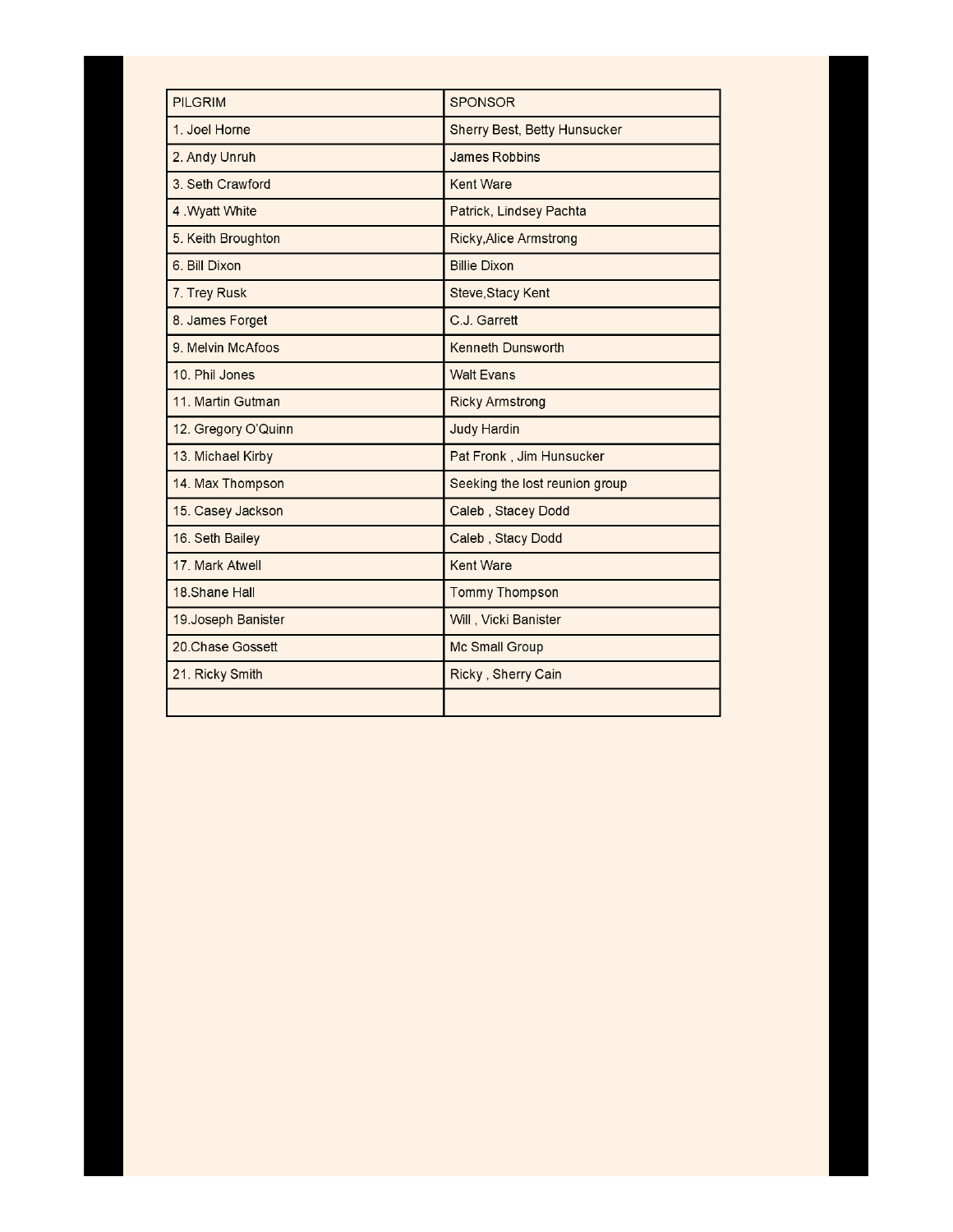LD-John Schueler (Perseverance) SD-Robert Kerby (Means of Grace) ASD-Franklin Smith (Obstacles to Grace) ASD-Wayne Kinman (Prevenient Grace) ASD-Herb Gage (Sanctifying Grace) ASD-Bill Case (Justifying Grace) ALD-Dicky Massey (Priorities) ALD-Kent Ware (Body of Christ) ALD-Tod Pinnell (Fourth Day) TL-Mark Smith (Discipleship) TL-Luther Dunlap (Life of Piety) TL-Caleb Dodd (Priesthood of all Believers) TL-Clovis Gray TL-Jimmy Glascock (Changing our World) TL-Tim Lee (Growth through Study) ATL-Ken Morgan ATL-Jed Wasson ATL-Daniel Schueler ATL-Tyler Tatum ATL-John Snipes ATL-David Lansford (Christian Action) BR-Tom Mitchell PLD-Paul Grider Music-Walt Evans Music-Todd Brashear AA-Scott Terry AA-Andy Carthel KA-Kyle Cain KA-Kevin Brown PW-Gene Schueler PW-Loren Martin PW-Coleman Young PW-Danny Tivis PW-Dave Sanders At Home PW-Jace Denton

#### **Women's Walk #47**

**February 22-25, 2018**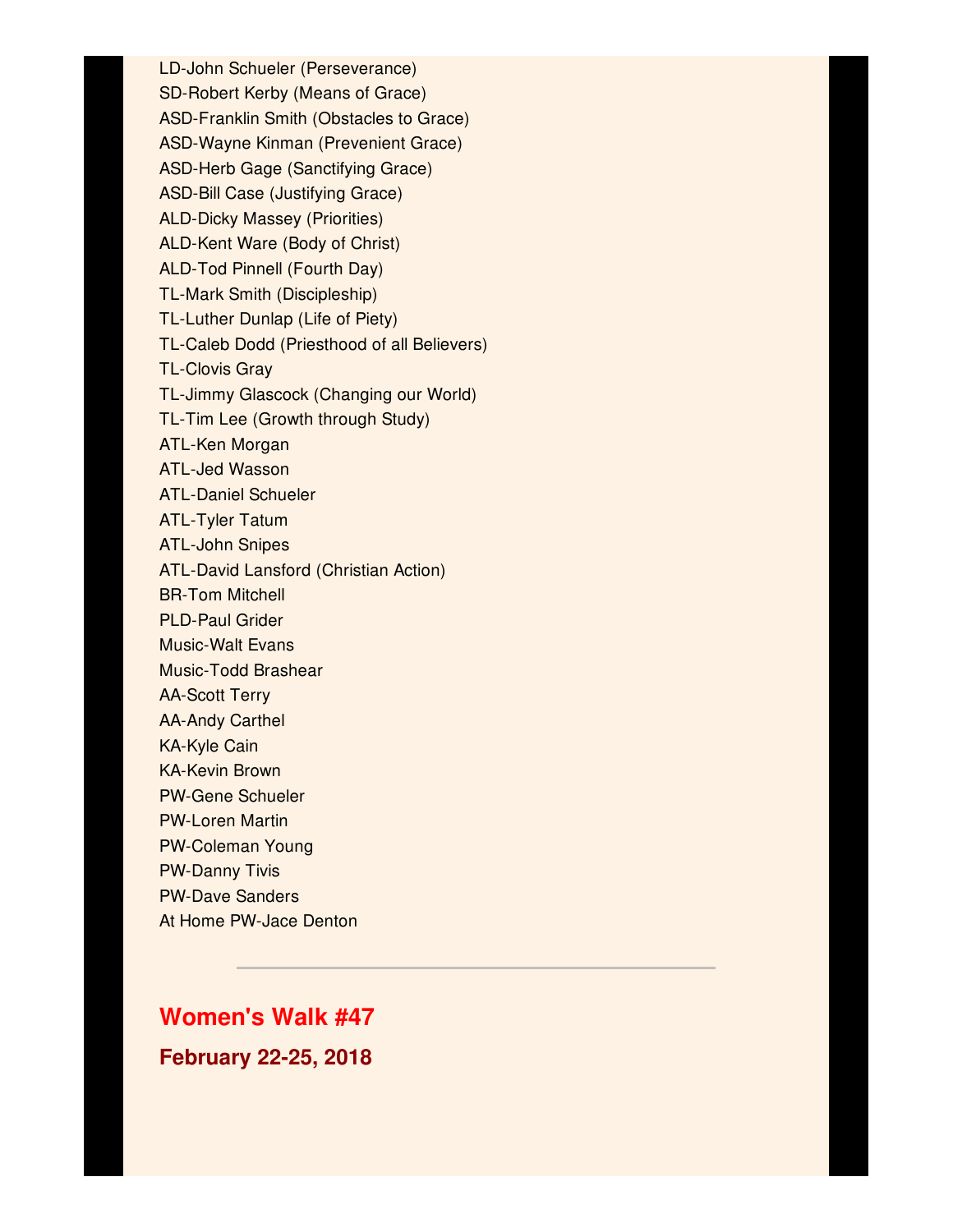



*Sherry Rucker, Lay Director Paul Allen, Spiritual Director*

| <b>PILGRIM</b>                   | <b>SPONSOR</b>                              |
|----------------------------------|---------------------------------------------|
| Sharon Harris, McAlister NM      | Lora & Jovani Armendariz                    |
| Marion Stoyer, Portales NM       | Patty Mohon & Latte Ladies Reunion Group    |
| Frances Fonseca, Lincoln NM      | Walt & Sherry Evans                         |
| Chelsea Pinedo, Portales NM      | Katie Medlin                                |
| Deanna Borman, Fredericksburg TX | Toy & Gale Long                             |
| Lendra Hailey, Clovis NM         | God's Girls Reunion Group-Carrie Nigreville |
| Karlyn Allen, Cottondale, AL     | Jim & Betty Hunsucker                       |
| Jamie Butler, Clovis NM          | Jim & Betty Hunsucker                       |
| Becca Gossett, Portales NM       | McSmall Reunion Group-Kyla Gray             |
| 10) Ginger Shafer, Claunch NM    | Lindsey & Patrick Pachta, Billy Bob Shafer  |
|                                  |                                             |
|                                  |                                             |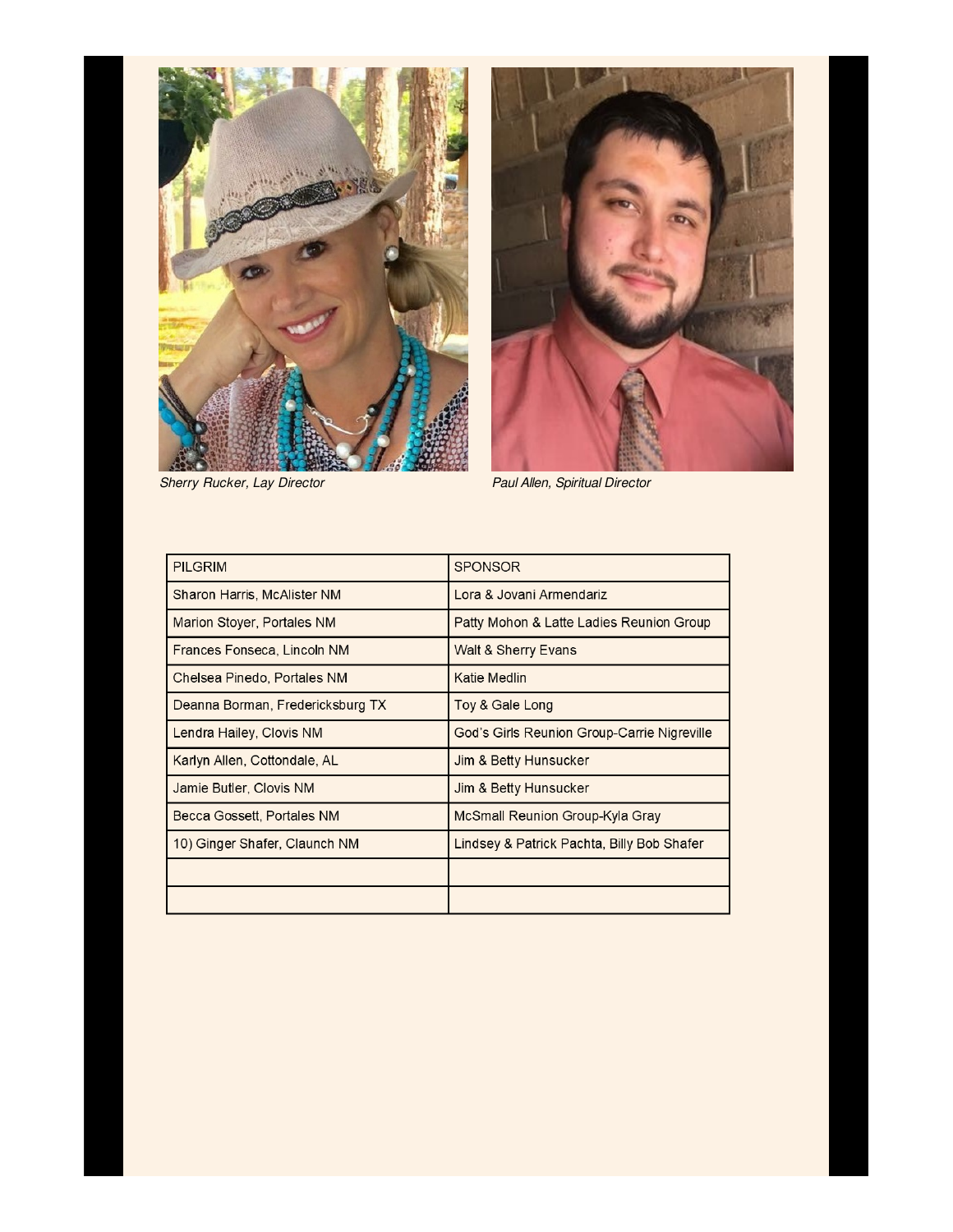LD-Sherry Rucker (Perseverance) SD-Paul Allen (Means of Grace) ASD-Suzanne Brockmeier (Obstacles to Grace) ASD-Kelly Fulfer (Prevenient Grace) ASD-Larry Mitchell (Justifying Grace) ASD-ALD-Jill Denton ALD-Jodi Duncan (Fourth Day) ALD-Marea Smith (Priorities) TL-Esther Steinle (Growth Through Study) TL-Laura Allen (Life of Piety) TL-Cristy Walsh (Christian Action) TL-Waynell Nall TL-Stacey Dodd (Discipleship) TL-Annette Hulder ATL-Janet Robertson (Priesthood of all Believers) ATL-Felicia Aguilar (Body of Christ) ATL-Alisse Smyth (Changing our World) ATL-Jerri Rush ATL-Roxie Pritchett ATL-Sherolyn Bostwick BR-Kyla Gray PLD-Terri Curtis Music-Jackie Ashcraft Music-Ginny Ashcraft Music-Jess Goninan Agape Angel-Donna Ratledge Agape Angel-Selena Strebeck Agape Angel-Lori Hartley KA-Leah Lee KA-Joni Miller KA-Ronda Dalley PW-Betty Hunsucker PW-Sherry Best PW-Donna Mitchell PW-D'Ann Wiley PW-Jan McKay PW-Lynn Fronk PW-Pam Adkins PW-Cindy Carthel At Home PW-Wilma Fulgham

**\*Interested in sponsoring a Pilgrim for an upcoming Walk? Click here for more information about [sponsorship.](http://media.wix.com/ugd/226f87_c0a36032d179420685c0e14c36ebff74.docx?dn=Sponsor Information Jan 2015.docx)**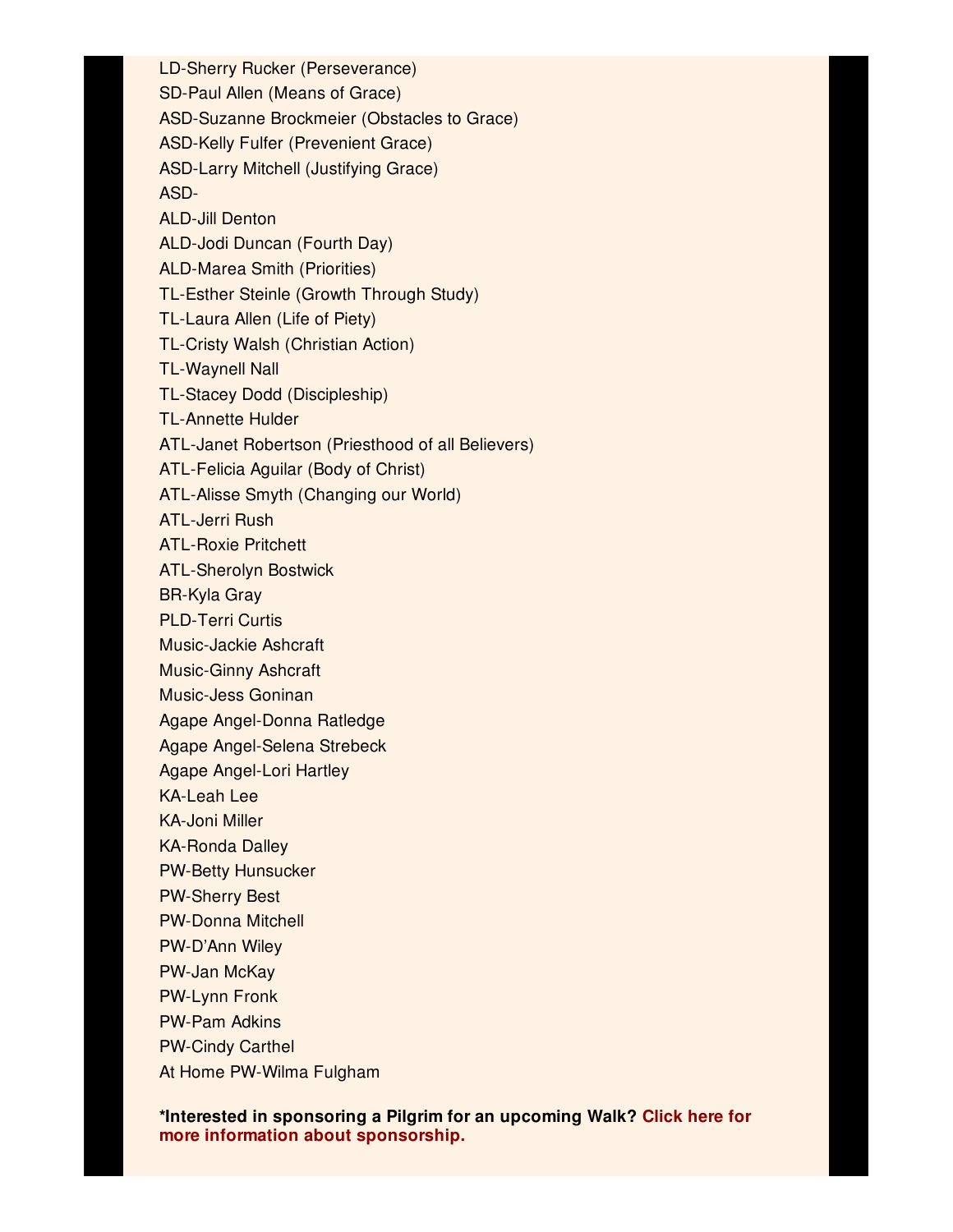### **Have You Checked Out Our Website?**

Click Here: [HighPlainsEmmaus](http://www.highplainsemmaus.com). You can also do a Google search and type in "High Plains Emmaus". We should be right at the top!

Please let us know what you think. If you have suggestions, please let us know: Sandi Bergman *[Email](mailto:bergymr@gmail.com) Here*

See you soon, and...



©2017 High Plains Emmaus | Amherst, Texas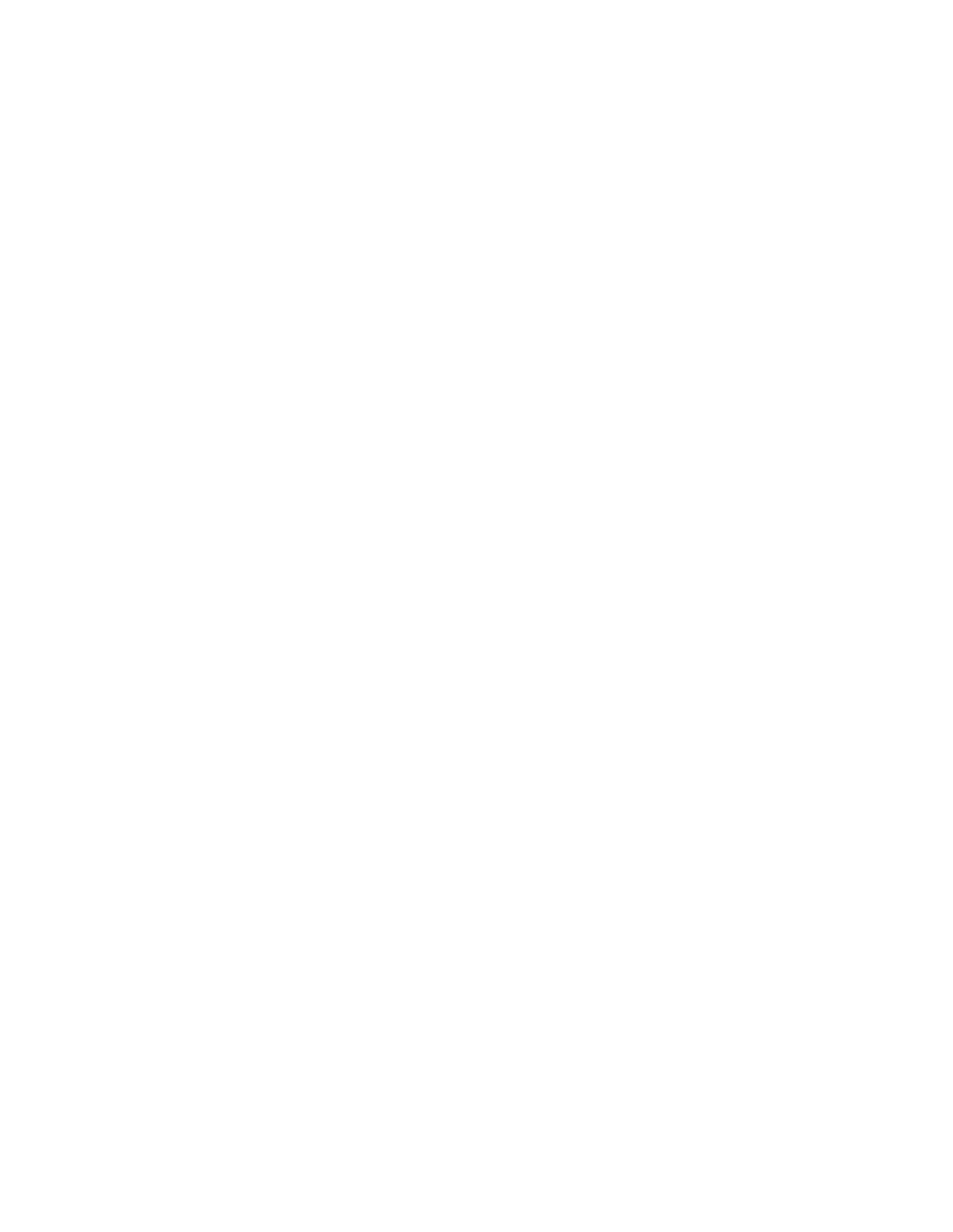

Tuesday, February 6, 2018

#### **Kingswood Methodist Church, Clovis**

2600 N Main St, Clovis, NM 88101 *Mountain Standard (NM) Time:* 5:30 p.m. Board Meeting 6:00 p.m. Sponsor Training 7:00 p.m. Community! CLICK HERE for Directions

\*PLEASE NOTE: For Community, the host church provides the paper goods and drinks, and **Community members are asked to provide the food for a potluck fellowship**.

**Letter from**

### **Jared Curtis**

#### **2018 Community Lay Director**

Dear High Plains Emmaus Community;

MW#34 was an amazing way to kick off 2018. Listening to the pilgrims at closing always brings great joy to me, and this Walk was no exception. Thank you to everyone in the community who spends their time, resources, and prayers to make every walk the Best Walk Ever.

I want to thank Farwell Baptist church for hosting the January community meeting. I also want to say thank

you to Patrick Pachta for sharing all the amazing things he and his family have been up to. Patrick's talk reminded all of us that God calls us to be faithful and has big plans for each of us if we will just trust in him.

If you see JoBeth Massey in the next few weeks, please take time to stop and thank her for serving as the Community Lay Director in 2017. She worked humbly and faithfully with no agenda other than to serve the Emmaus movement. I was so blessed to learn from her leadership, and I am so lucky to call her a friend.

I hope you will all join us on February 6th at Kingswood Methodist Church in Clovis for our monthly community meeting. We will be welcoming the pilgrims from MW#34 and praying over the team for WW#47 as well as our time for worship, fellowship, and a fourth day talk. If you haven't been to Community in a while consider this an invitation to come and see old friends, make new ones, and worship with us in a fun ecumenical setting. If you come regularly to community, reach out to someone you haven't seen in a while and invite them to join us.

God Bless you all.

De Colores Jared Curtis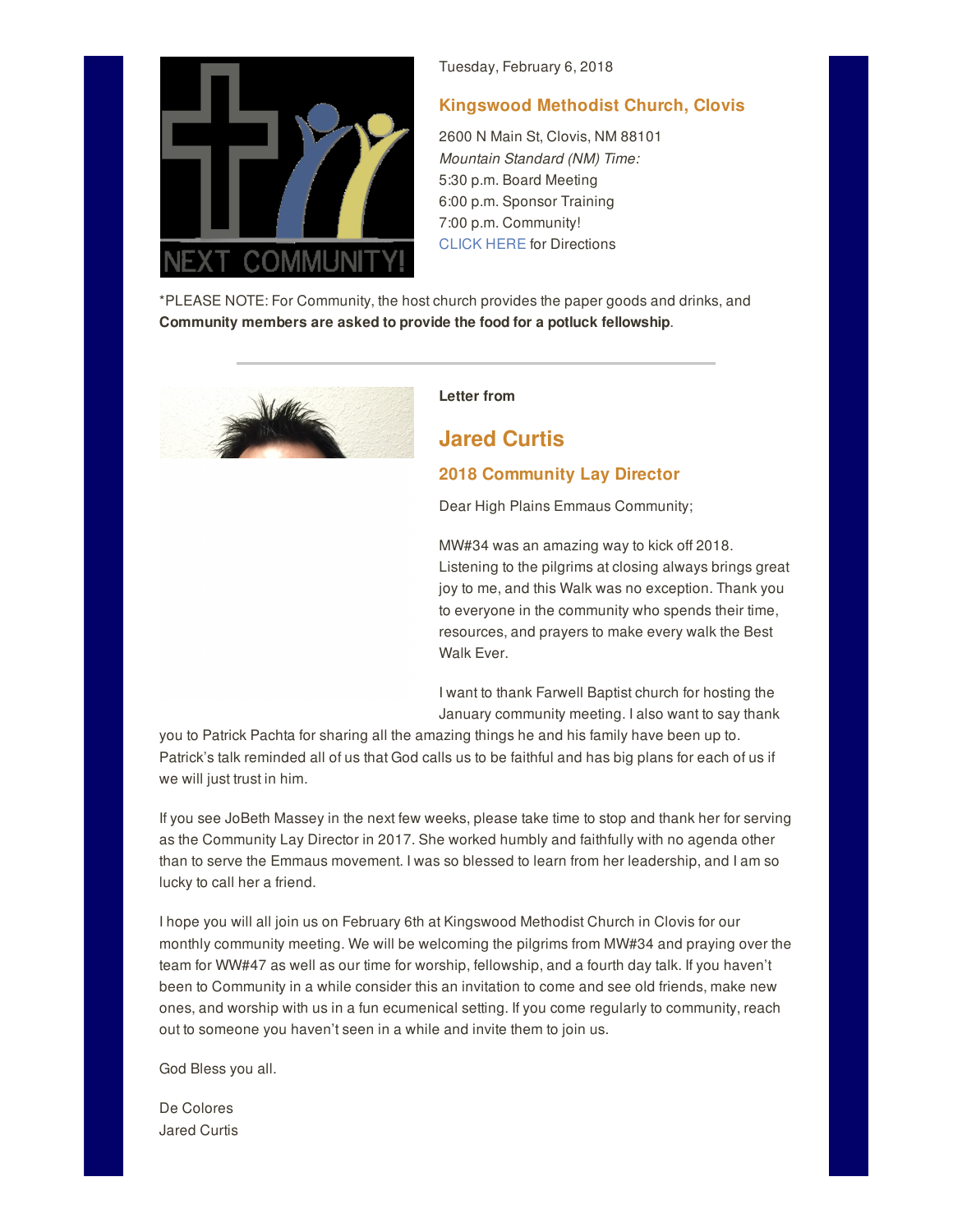## **Women's Walk #47**

## **February 22-25, 2018**



*Sherry Rucker, Lay Director Paul Allen, Spiritual Director*

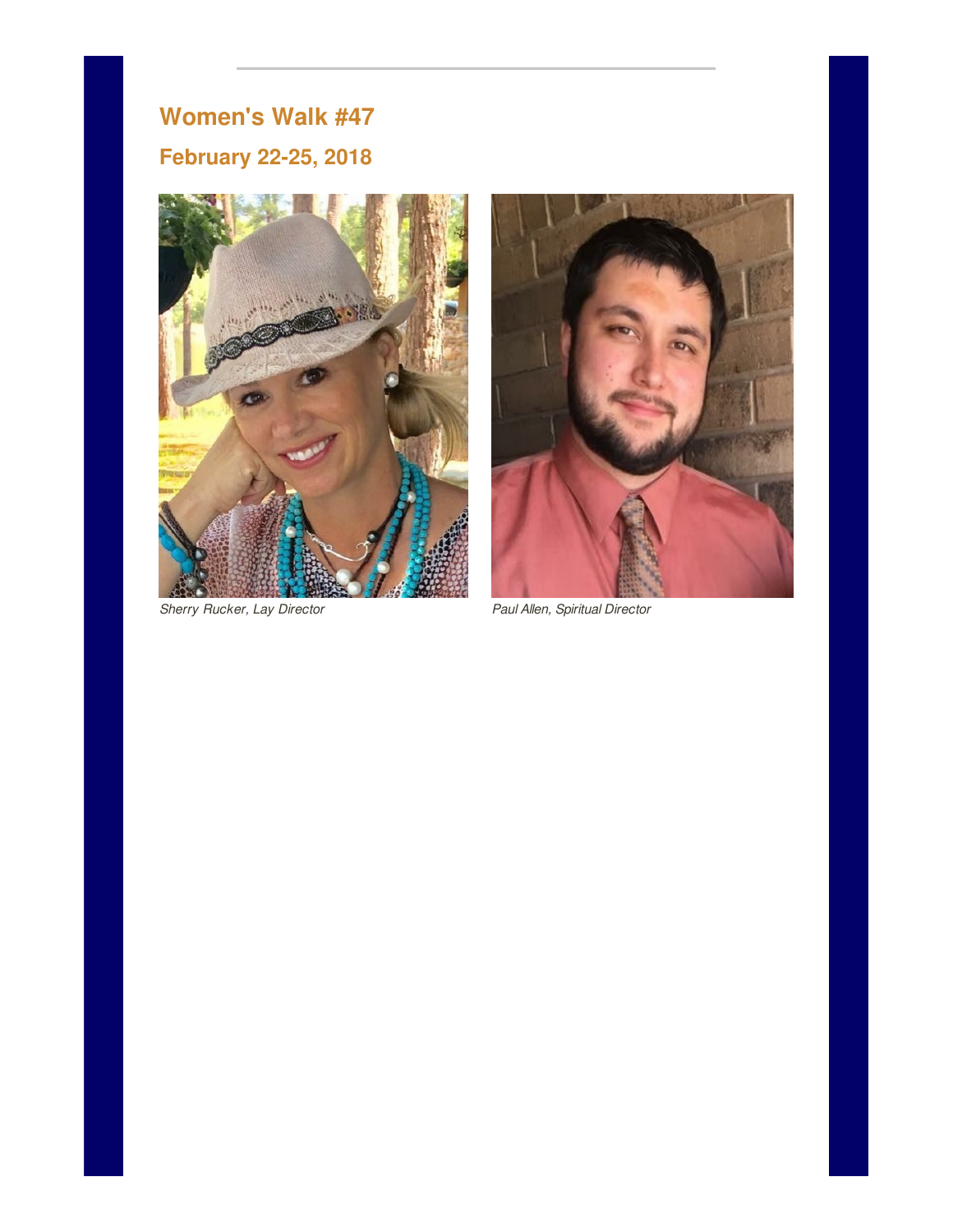| PILGRIM                          | <b>SPONSOR</b>                              |
|----------------------------------|---------------------------------------------|
| Sharon Harris, McAlister NM      | Lora & Jovani Armendariz                    |
| Marion Stoyer, Portales NM       | Patty Mohon & Latte Ladies Reunion Group    |
| Frances Fonseca, Lincoln NM      | Walt & Sherry Evans                         |
| Chelsea Pinedo, Portales NM      | Katie Medlin                                |
| Deanna Borman, Fredericksburg TX | Toy & Gale Long                             |
| Lendra Hailey, Clovis NM         | God's Girls Reunion Group-Carrie Nigreville |
| Karlyn Allen, Cottondale, AL     | Jim & Betty Hunsucker                       |
| Jamie Butler, Clovis NM          | Jim & Betty Hunsucker                       |
| Becca Gossett, Portales NM       | McSmall Reunion Group-Kyla Gray             |
| Ginger Shafer, Claunch NM        | Lindsey & Patrick Pachta, Billy Bob Shafer  |
| Tanisha Aday, Clovis NM          | Sherry & Billy Rucker                       |
| Elva Sims, Portales NM           | <b>Barbara Teel</b>                         |
| Pam Simpson, Las Cruces NM       | Patrick & Lindsey Pachta, Billy Bob Shafer  |
| Rylie Lee, Clovis NM             | Tim & Leah Lee, Billy & Sherry Rucker       |
| Rhonda Culiver, Clovis NM        | Tim Lee Reunion Group                       |
| Jessica Trigg, Clovis NM         | <b>Esther Steinle</b>                       |
| Ginger Felland, St. Vrain NM     | Derrill & Linda Mitchell                    |
| Melissa Winn, Clovis NM          | <b>Sherry Best</b>                          |
| Distiny Banister, Portales NM    | Vicki Banister & Darlys Cox                 |
| 20) Teresa Sterling, Portales NM | Vicki Banister & Darlys Cox                 |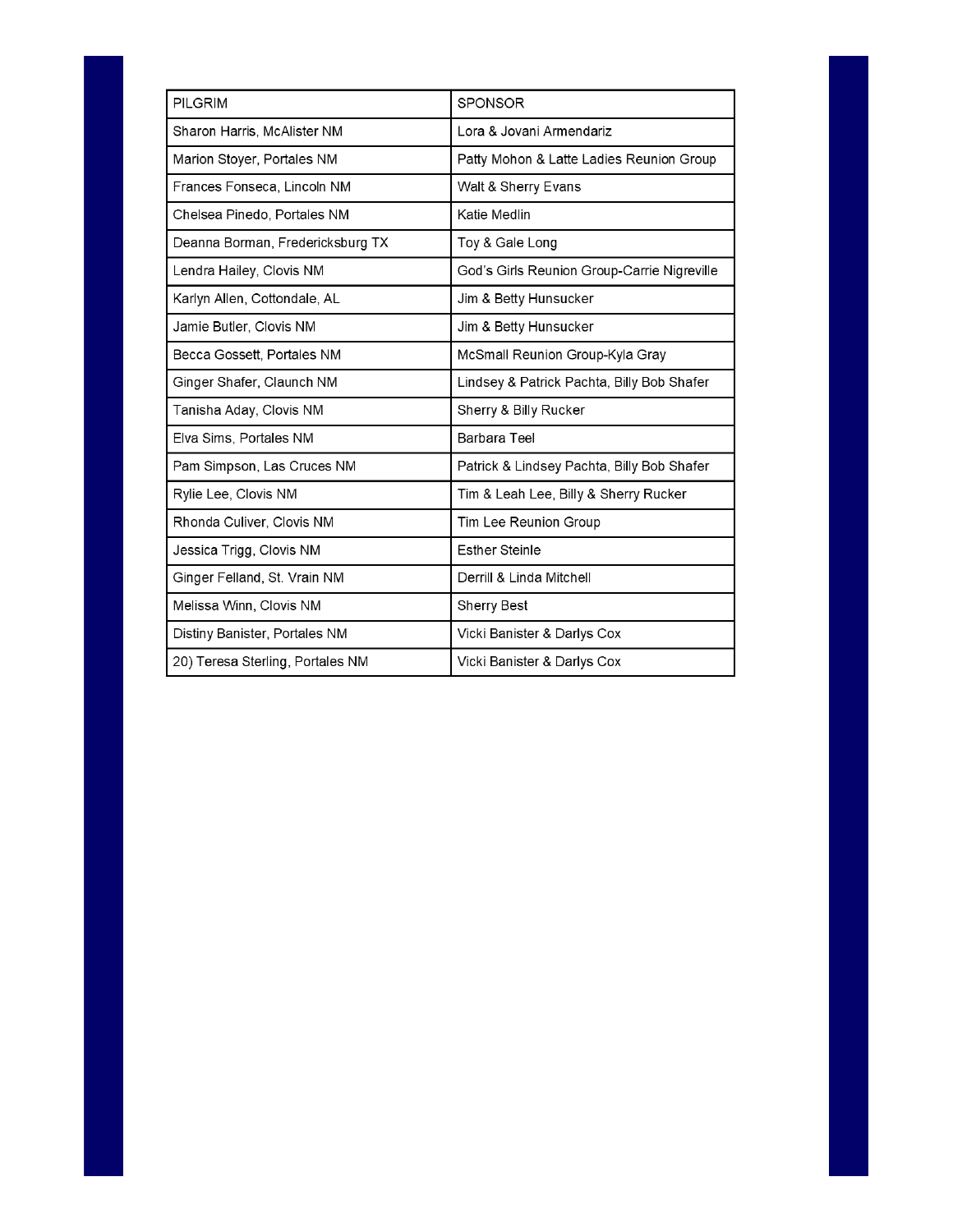LD-Sherry Rucker (Perseverance) SD-Paul Allen (Means of Grace) ASD-Suzanne Brockmeier (Obstacles to Grace) ASD-Kelly Fulfer (Prevenient Grace) ASD-Larry Mitchell (Justifying Grace) ASD-ALD-Jill Denton ALD-Jodi Duncan (Fourth Day) ALD-Marea Smith (Priorities) TL-Esther Steinle (Growth Through Study) TL-Sherolyn Bostwick TL-Cristy Walsh (Christian Action) TL-Waynell Nall TL-Stacey Dodd (Discipleship) TL-Annette Hulder ATL-Janet Robertson (Priesthood of all Believers) ATL-Felicia Aguilar (Body of Christ) ATL-Alisse Smyth (Changing our World) ATL-Jerri Rush ATL-Roxie Pritchett ATL-Laura Allen (Life of Piety) BR-Kyla Gray PLD-Terri Curtis Music-Jackie Ashcraft Music-Ginny Ashcraft Music-Jess Goninan Agape Angel-Donna Ratledge Agape Angel-Selena Strebeck Agape Angel-Lori Hartley KA-Leah Lee KA-Joni Miller KA-Ronda Dalley PW-Betty Hunsucker PW-Sherry Best PW-Donna Mitchell PW-D'Ann Wiley PW-Jan McKay PW-Lynn Fronk PW-Pam Adkins PW-Cindy Carthel At Home PW-Wilma Fulgham

**\*Interested in sponsoring a Pilgrim for an upcoming Walk? Click here for more information about [sponsorship.](http://media.wix.com/ugd/226f87_c0a36032d179420685c0e14c36ebff74.docx?dn=Sponsor Information Jan 2015.docx)**